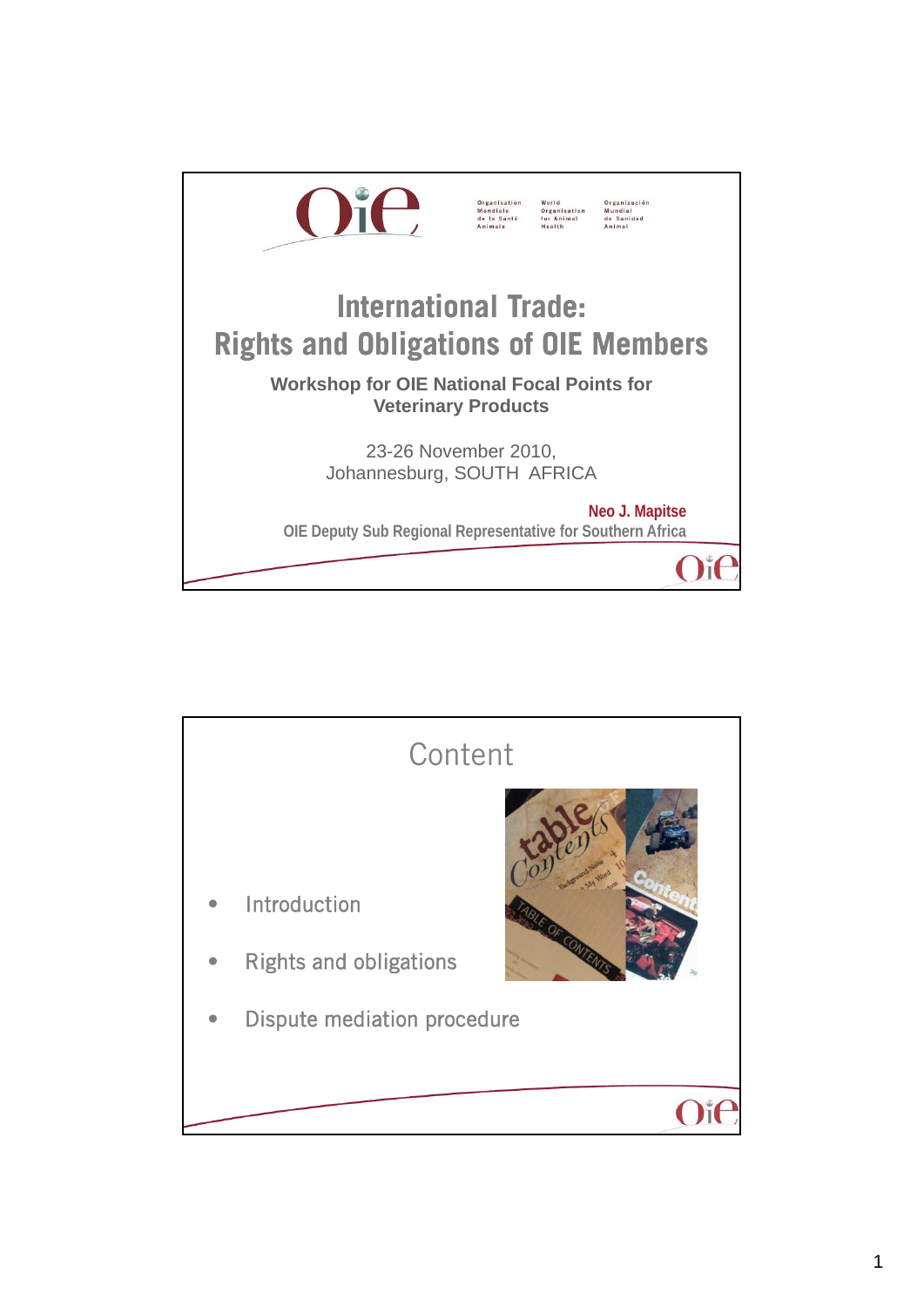

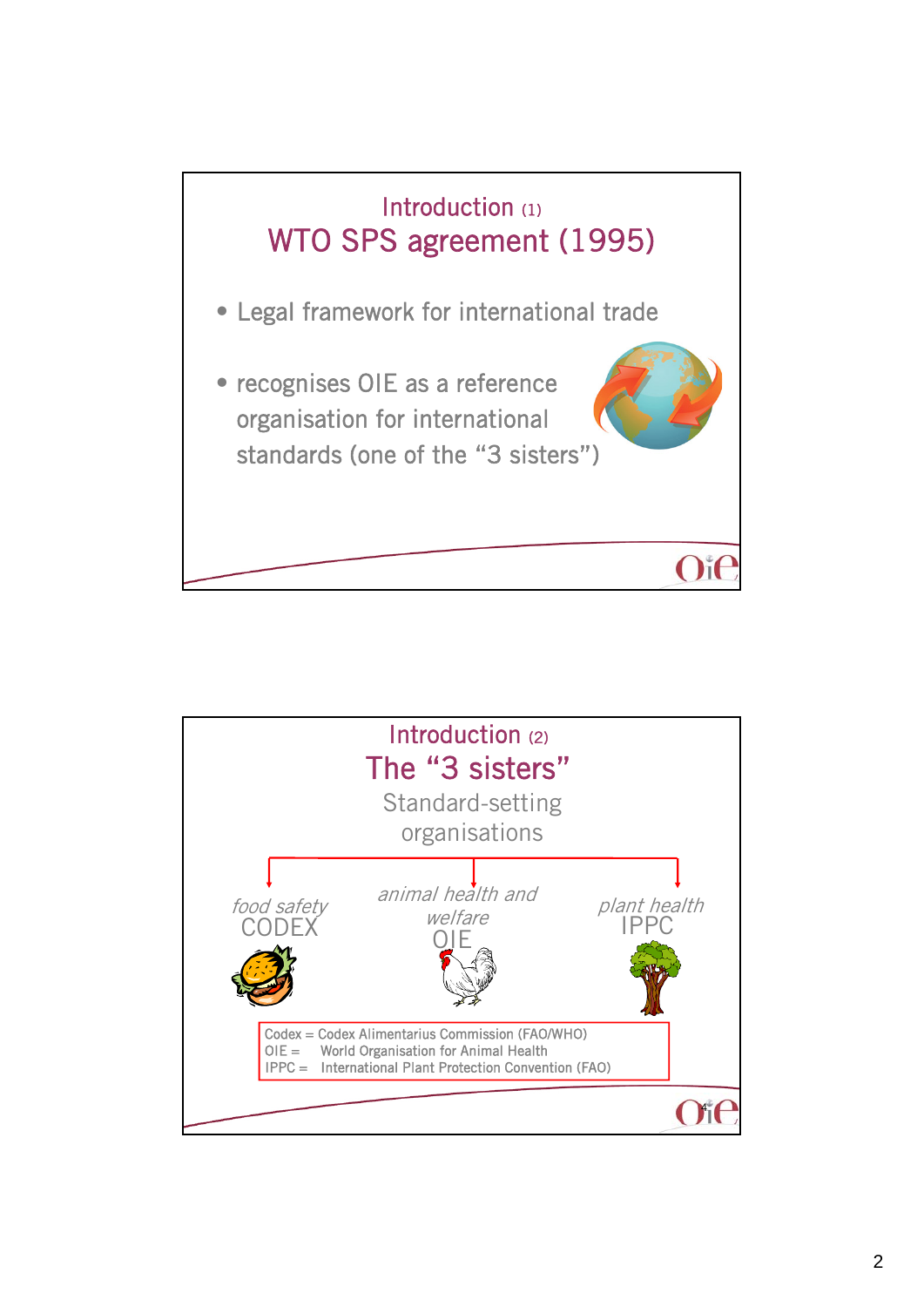

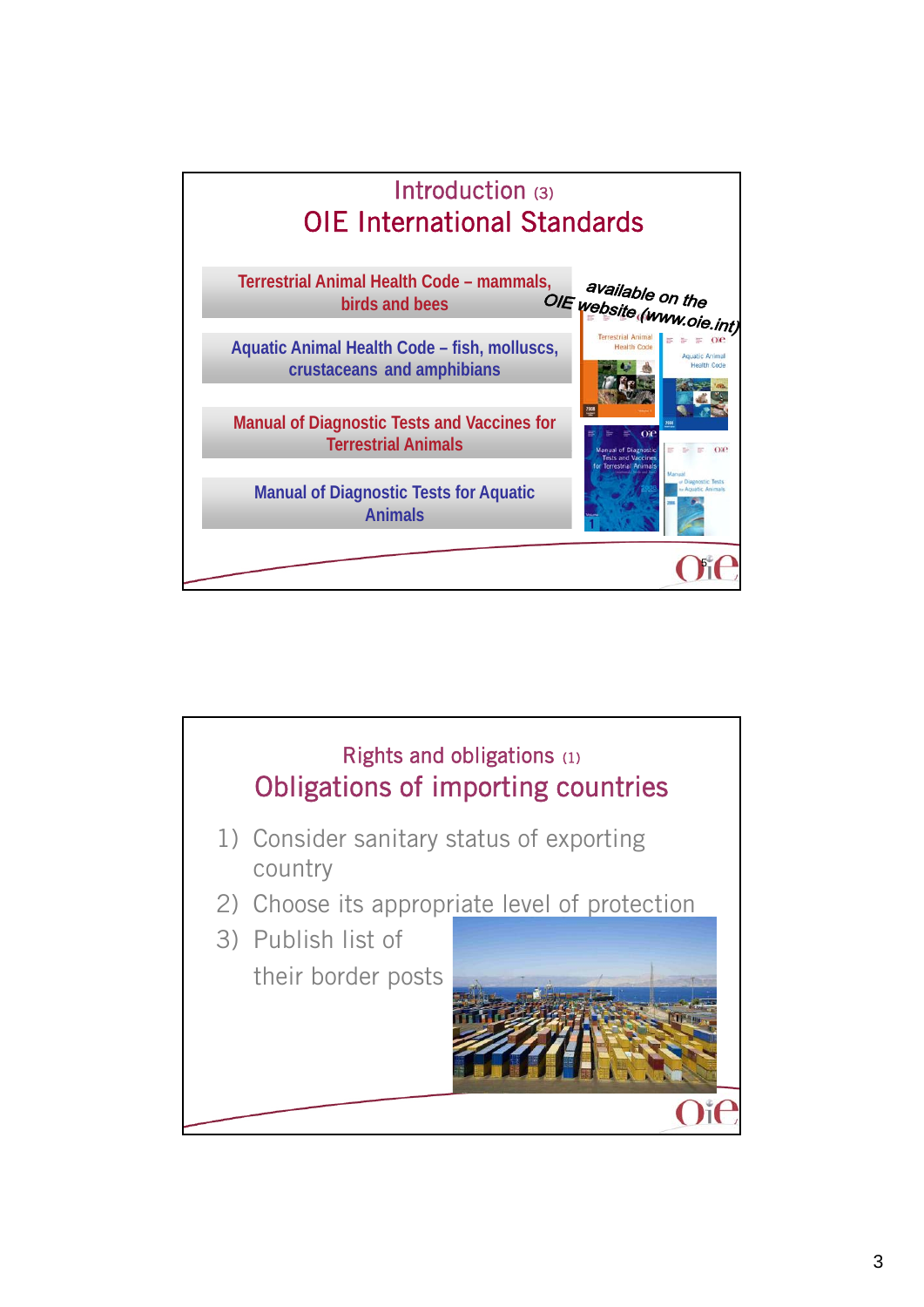

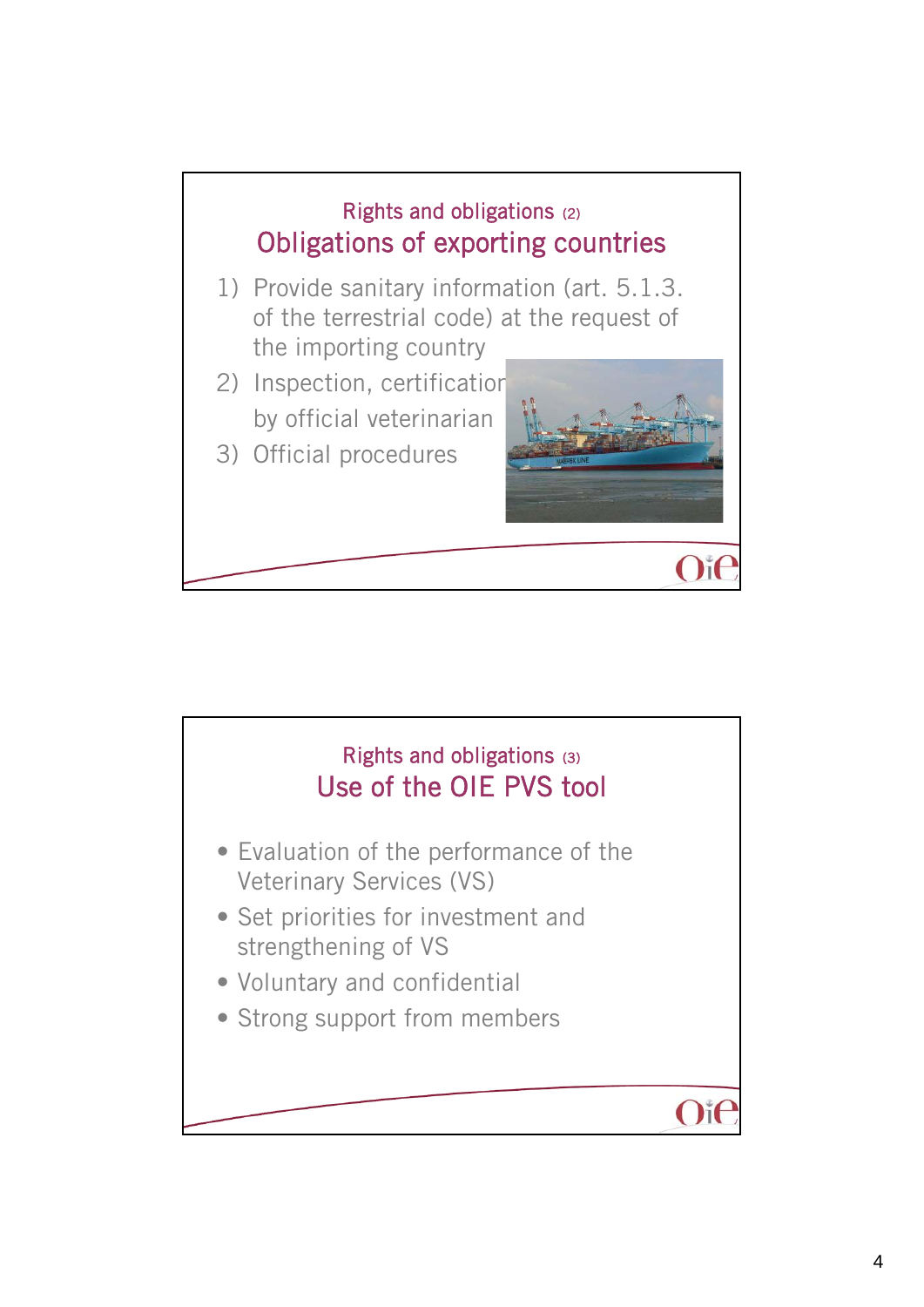

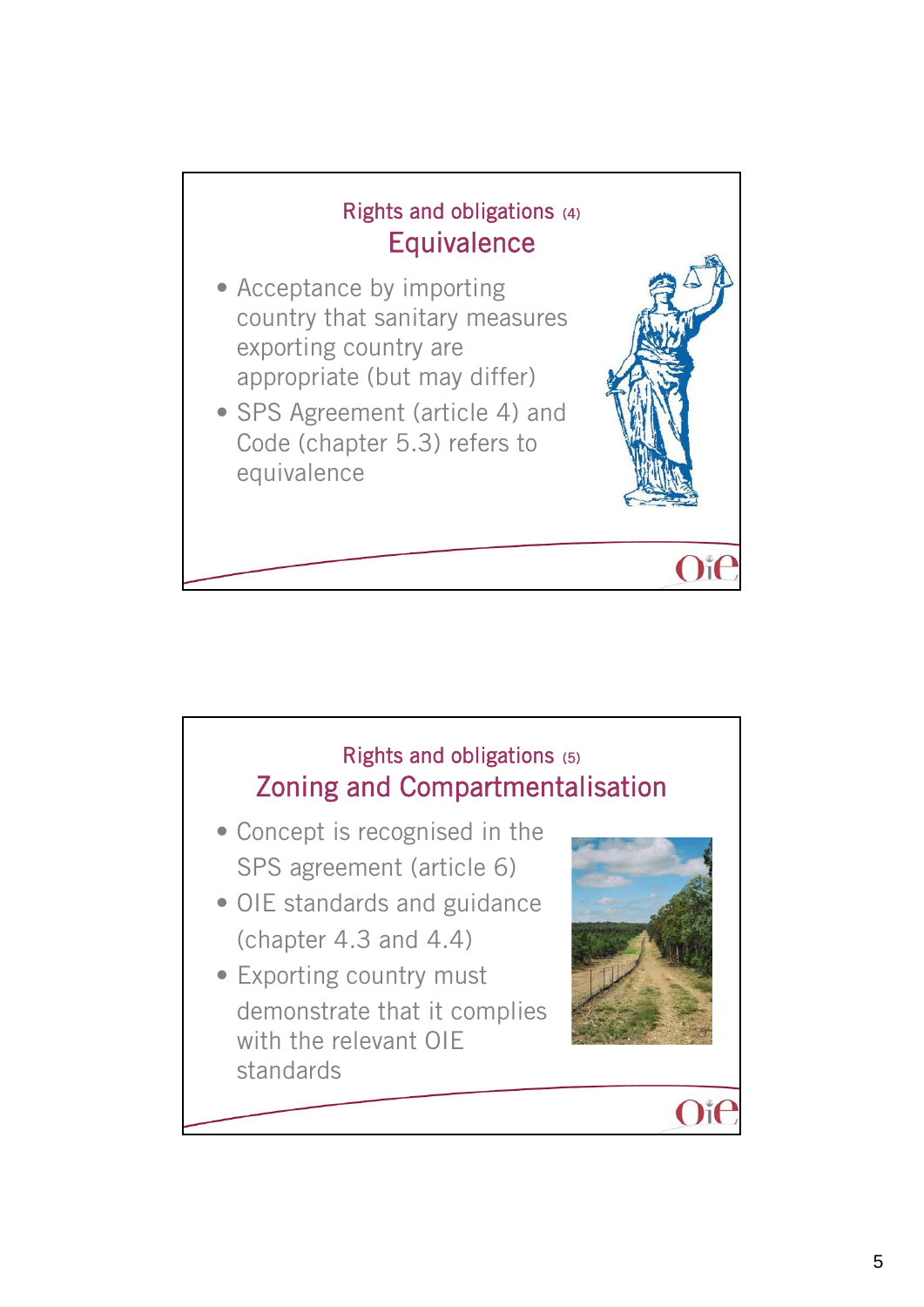

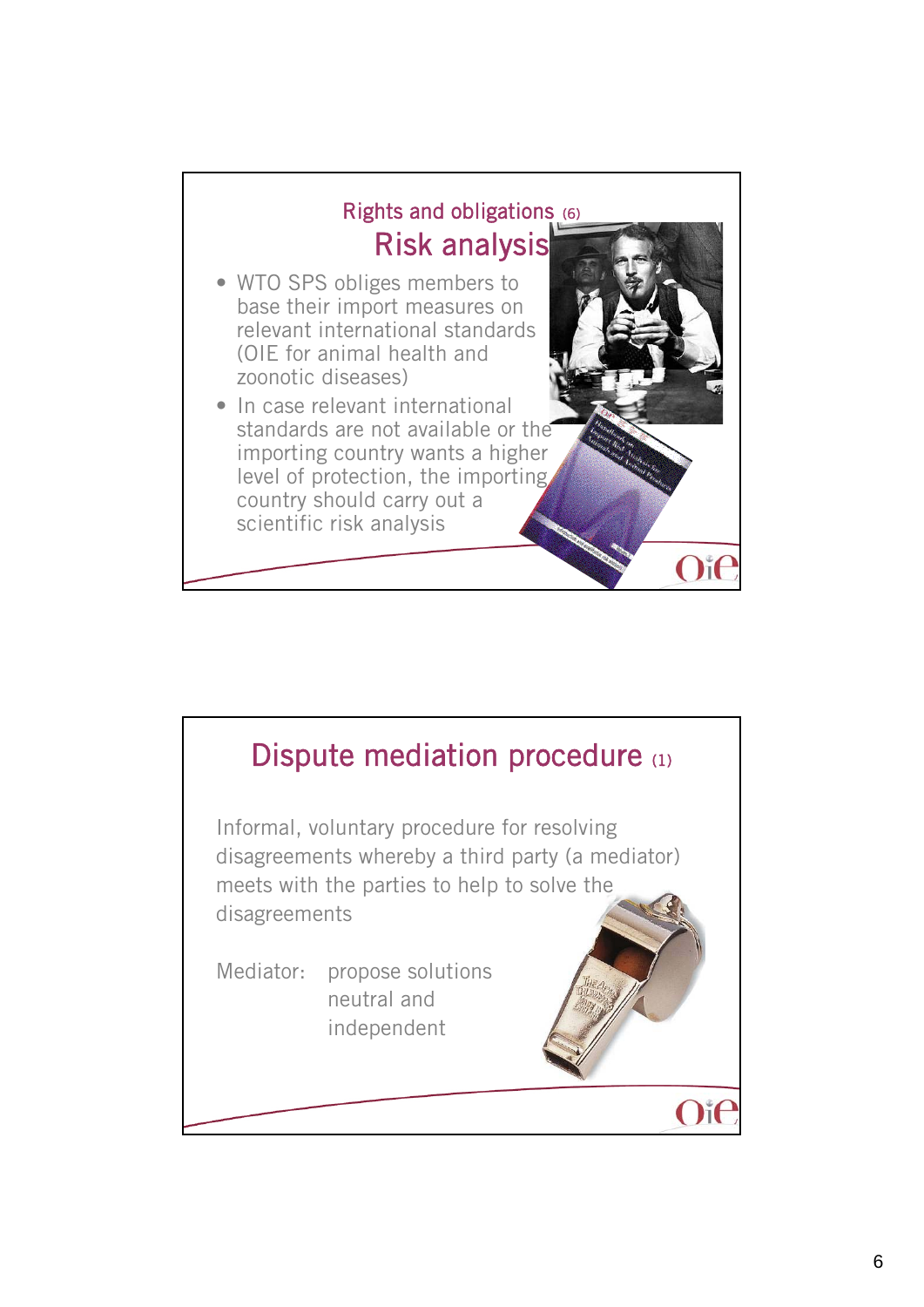

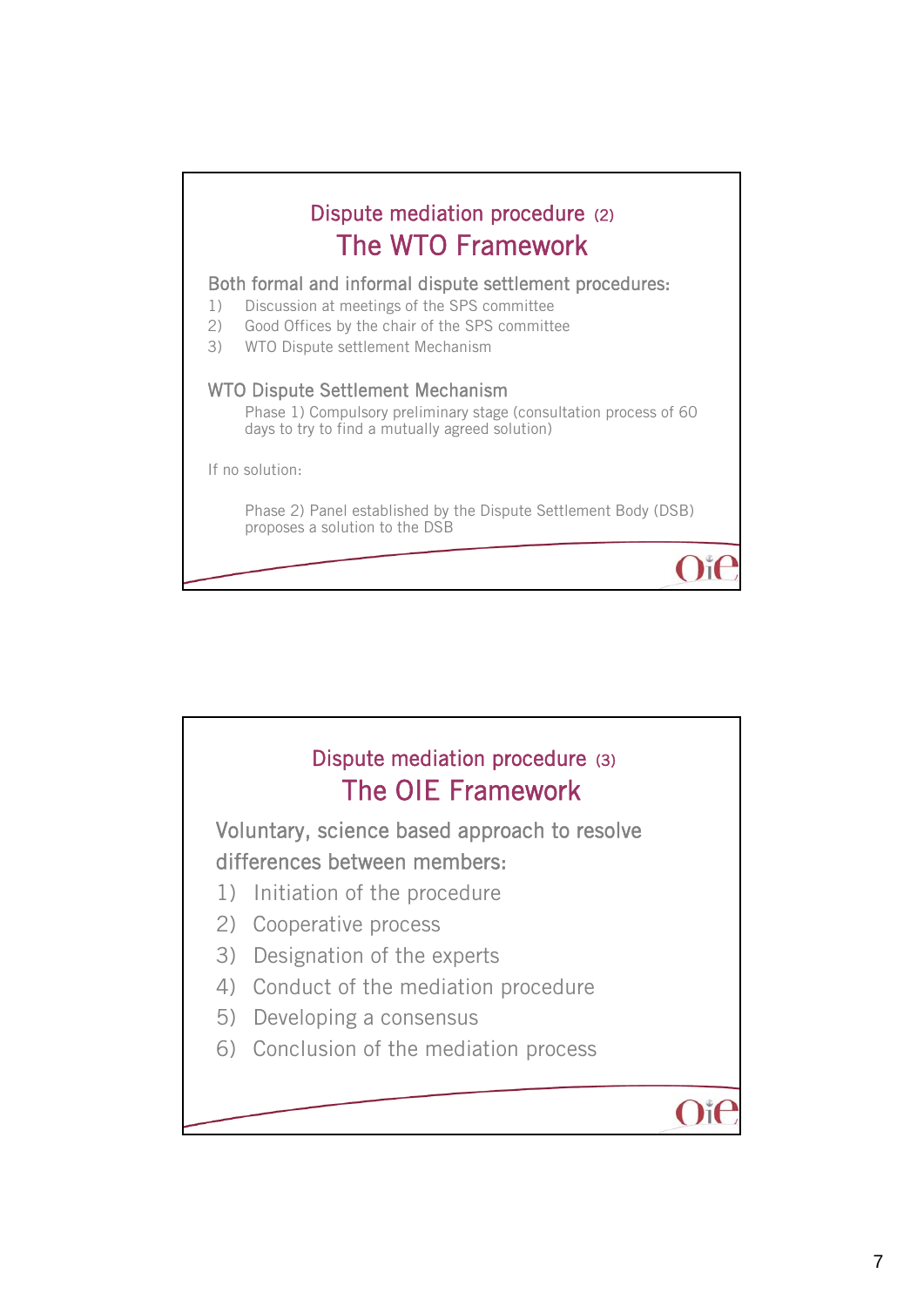

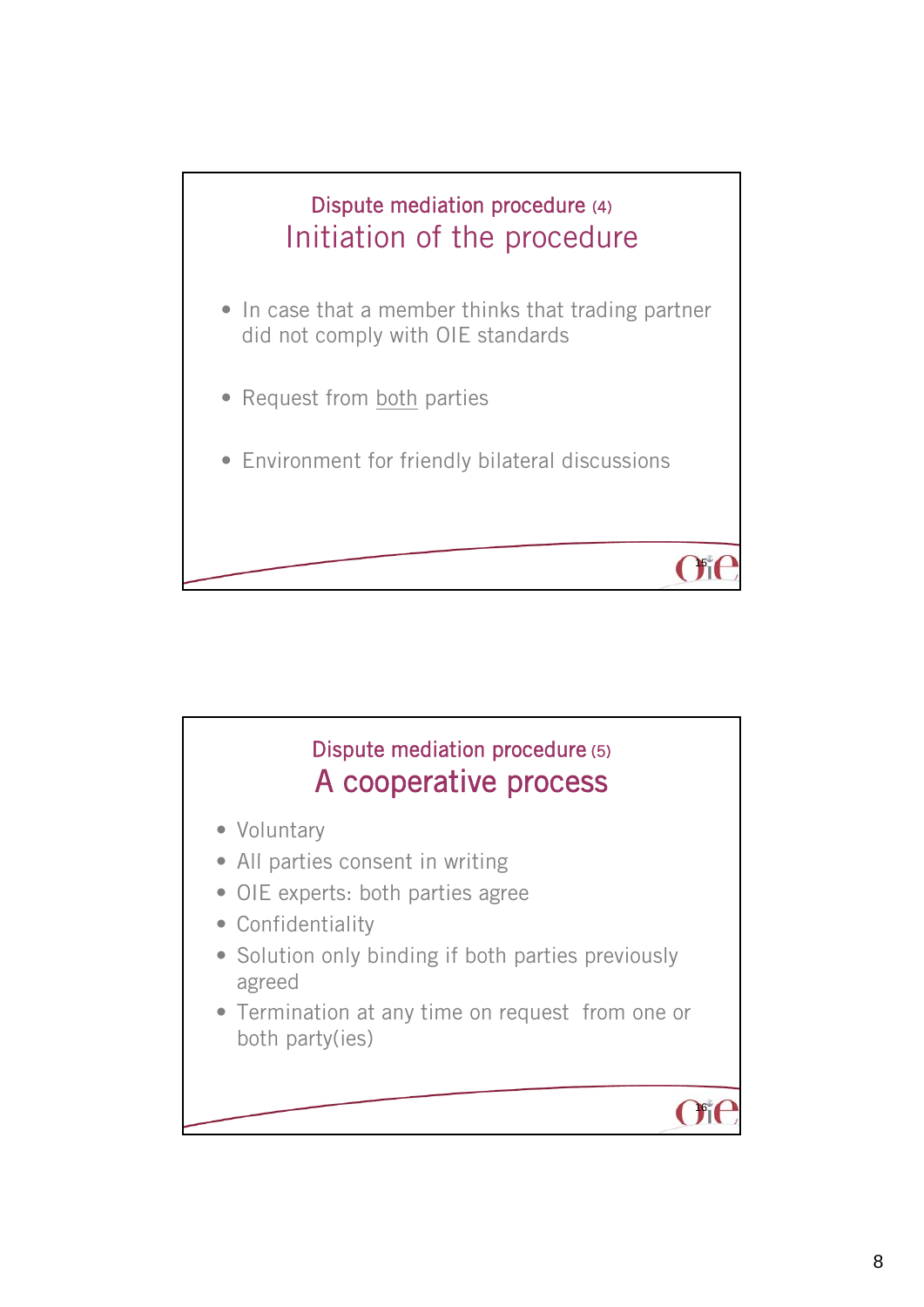

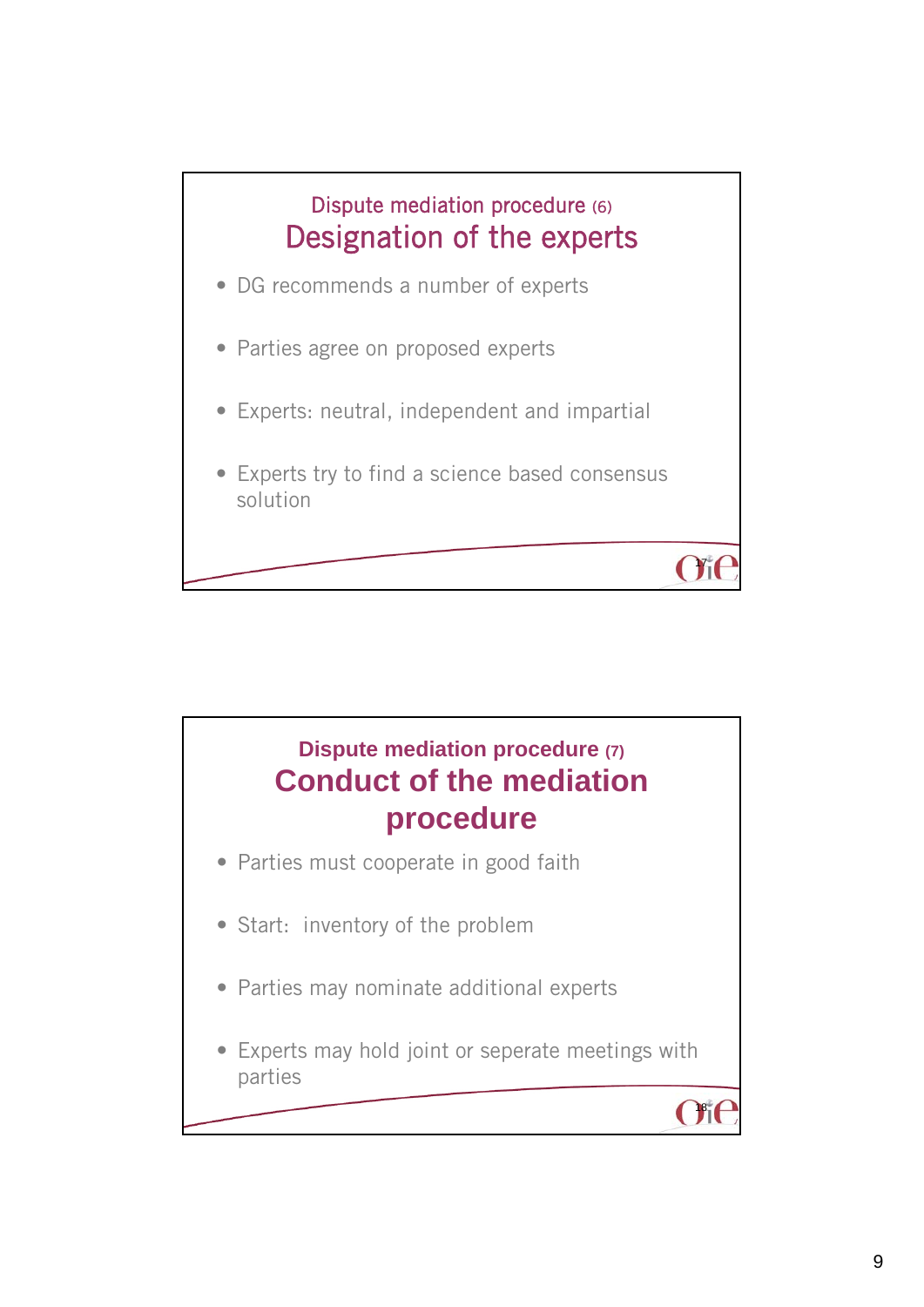## **Dispute mediation procedure (8) Developing a consensus and conclusion**

- Focus on the scientific and technical aspects
- If no complete solution, possibly a reduction of the problem
- Draft report:1) scientific and technical aspects 2) findings and recommendations

 $191$ 

- Draft provided to DG
- OIE transmits report to the parties